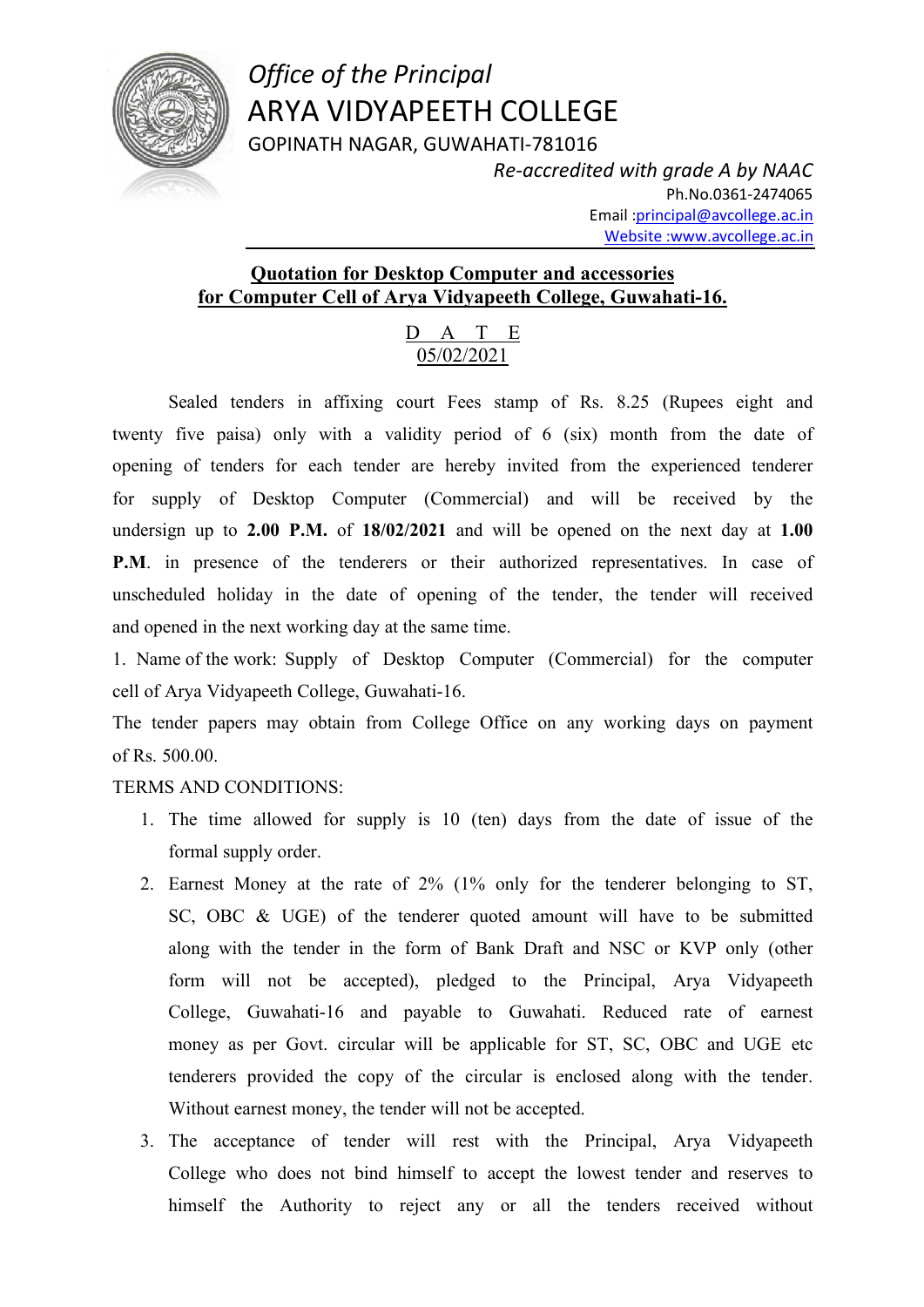assigning any reason. All tenders in which any of the prescribed conditions are not fulfilled or incomplete in any respect are liable to be rejected.

- 4. Canvassing in connection with tender is strictly prohibited and the tender submitted the tenderers who resort to such canvassing will be liable to rejection.
- 5. The tenderers must enclose true copies of **Pan Card, and GST Registration Certificate** (as applicable) on the latest form as prescribed by the Ministry of Finance/Commerce, Government of India duly attested by Gazetted officer or self-attached without which the tender will not be accepted. Further, the tenderers also must enclose the photocopies of **upto date Registration Certificate, Work Experience Certificate and Financial Soundness Certificate (Bank Solvency Certificate)** etc. duly attested by Gazetted officer or self-attached without which the tender will not be accepted.
- 6. The validity of acceptance of the tenders shall remain open for a period of 240 (two forty) days from the date of opening the tenders. If any tenderer withdraws his tender before the said period or makes any modification in the items and conditions of the tender, which are not acceptable to the authority, then, the Authority shall without prejudice to any other right or remedy be at liberty to forfeit an amount equivalent to 2% of the value of the contract.
- 7. The authority shall have the rights to divide the work/sub works considering the urgency of completion of the work.
- 8. Detailed particulars of the tenderer like permanent address, partnership deed if applicable etc. shall be submitted along with the tenders. Power of Atorney or other proof of authority of the person signing the tender shall be submitted in case of firms which should be duly attested by Gazetted Officer or selfattached, if photocopy is submitted.
- 9. The tenderer shall submit a list of works similar in nature to the work under tender executed during the last three to five years giving the following details:-
	- (a) Name of Work
	- (b) Name of Departments under which the work was executed
	- (c) Value of works
	- (d) Date of starting and completion
	- (e) Remarks if any
- 10. The tenderer shall submit a list of work which are in hand giving the following details:-
	- (a) Name of work